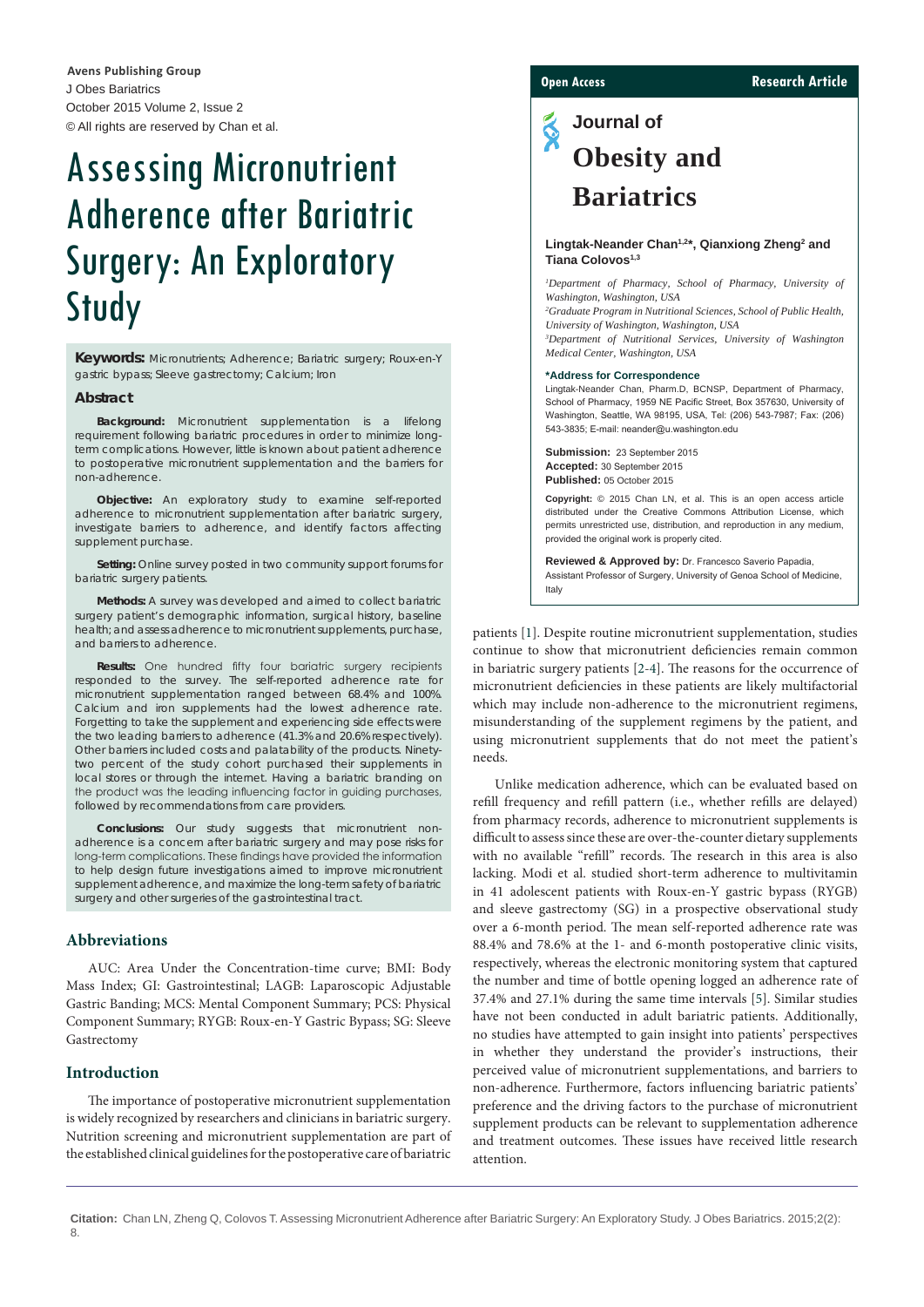#### ISSN: 2377-9284

Since committing to a lifelong micronutrient supplementation is an essential component of post-bariatric care, an understanding to the above factors may provide important information to maximize long-term success of bariatric surgery. We therefore conducted an exploratory study aimed to: 1) examine self-reported adherence to recommended micronutrient supplementation in patients who had bariatric surgery; 2) investigate patients' perceived barriers to supplement adherence; 3) identify factors that may affect bariatric patients' supplement purchase, choice and adherence.

### **Methods**

#### **Study design and population**

An online survey was developed to assess patient self-reported adherence to micronutrient supplementation and barriers to adherence after their bariatric surgery. The survey was first beta-tested by 5 bariatric surgery patients, who provided feedback to the research team regarding the clarity of the questions and time spent to complete the survey. The finalized version of the survey was administered via Sur[veyMonkey.com \(LL](https://www.surveymonkey.com)C, Palo Alto, California), an online survey and quiz tool. Upon agreeing to participate in the study at entrance to the online survey, the respondents were directed to complete a threepart questionnaire that collects: 1) demographic information and history related to the patient's bariatric surgery; 2) information on adherence and barriers to micronutrient supplementation, and factors affecting supplement purchase and choice; and 3) an SF-12° Health Survey measuring respondent's functional health and well-being. The survey was posted on two online community support forums for RYGB and SG which belong to a weight loss surgery social network (www.bariatricpal.com) with over 240,000 members. Approval of the director of the community support forum was obtained before the survey was published on the website. The research has been approved by Institutional Review Board of our institution under the Exempt category.

#### **Survey content**

**Demographic information:** Patients were asked to provide information regarding their sex, age, race, current employment status, family income, health insurance status, and surgical history. Height and current weight were collected to calculate body mass index (BMI).

**Self-reported adherence:** Questions were asked regarding whether they were instructed by their providers to take micronutrient supplementation and if so, whether they remembered the specific regimens, including type and quantity. Patients were also asked about the actual micronutrient regimens they were currently taking. Based on the published guidelines [\[1\]](#page-6-0) and our experience, specific information about the following micronutrients was included: multivitamin and minerals, calcium, iron, folic acid, thiamin, vitamin B12 products, vitamin C, and vitamin D. A patient was considered adherent if he/she was taking the supplements exactly as they were instructed. A patient was considered non-adherent if the actual intake, either the amount or frequency, was less than the recommendation as determined by his/her provider. Adherence rate was calculated using the total number of patients who were adherent to their regimens divided by the total number of respondents who

remembered both the recommended amount and their current intake of the supplements. For patients who were unable to recall either the amount as recommended by their providers or the actual amount there were taking, their responses were not included in the calculation of adherence rate.

**Barriers to adherence**: Potential barriers listed for patients to select included forgetting, affordability, side effects, difficulty in finding the recommended supplements, and confusion about care provider's instructions. Patients could also enter additional barriers as free text if it was not included on the list.

**Supplement purchase and choice:** These questions collected information regarding the factors that influenced the patient's preference and purchase of micronutrient supplements.

**Health-related quality of life analysis:** In order to determine how the quality of life and functional status of our cohort compare to the general population in the U.S., we used the 12 questions from the 12-item Short Form (SF-12<sup>°</sup>) Health Survey (Optum Inc., Eden Prairie, MN) to evaluate patient's physical and mental functioning during the past 4 weeks from their point of view. A score of  $0 =$  lowest level of health and 100 = highest level of health and it is normalized so that a score of 50 is the average for the U.S. population. Physical Component Summary (PCS) measure and Mental Component Summary (MCS) measure scored from the SF-12 survey provided an overview of a respondent's health status from both a physical and a mental health perspective.

#### **Statistical analyses**

Descriptive statistics expressed as percentage, median, mean, and standard deviations were used for qualitative and quantitative survey. General characteristics were compared among patients with different bariatric procedures by using unpaired Student's  $t$ -test and  $\chi^2$  test for parametric and categorical data, respectively. The SF-12 PCS and MCS measures were computed and standardized to a mean of 50 and a standard deviation of 10 by the Quality Metric Health Outcomes™ Scoring Software 4.5 in relation to 2009 U.S. general population norms; that is, scores obtained above and below 50 could be interpreted as being above and below the average, respectively, in the 2009 U.S general population [[6](#page-6-4)]. A *p* value of < 0.05 was considered as statistically significant. Statistical analyses were performed using Stata (version 11, 2009, Stat Corp LP). We estimated that about 250 cases of bariatric surgical procedures are performed annually in an average high-volume bariatric surgery center. With a confidence interval of 95% and margin of error of 5%, we need about 152 respondents.

#### **Results**

#### **Patient characteristics**

Between June 2 and September 24, 2014, a total of 161 patients accessed the link to the survey. One hundred fifty eight patients (98%) accepted the online consent to proceed with the survey. Four respondents who had initially accepted the consent did not complete the survey. Consequently, 154 bariatric surgery patients were included in the final analysis. Among these respondents, 95 (61.7%) underwent SG, 52 (33.8%) received RYGB, and 3 (1.9%) had laparoscopic adjustable gastric banding (LAGB). Since the number of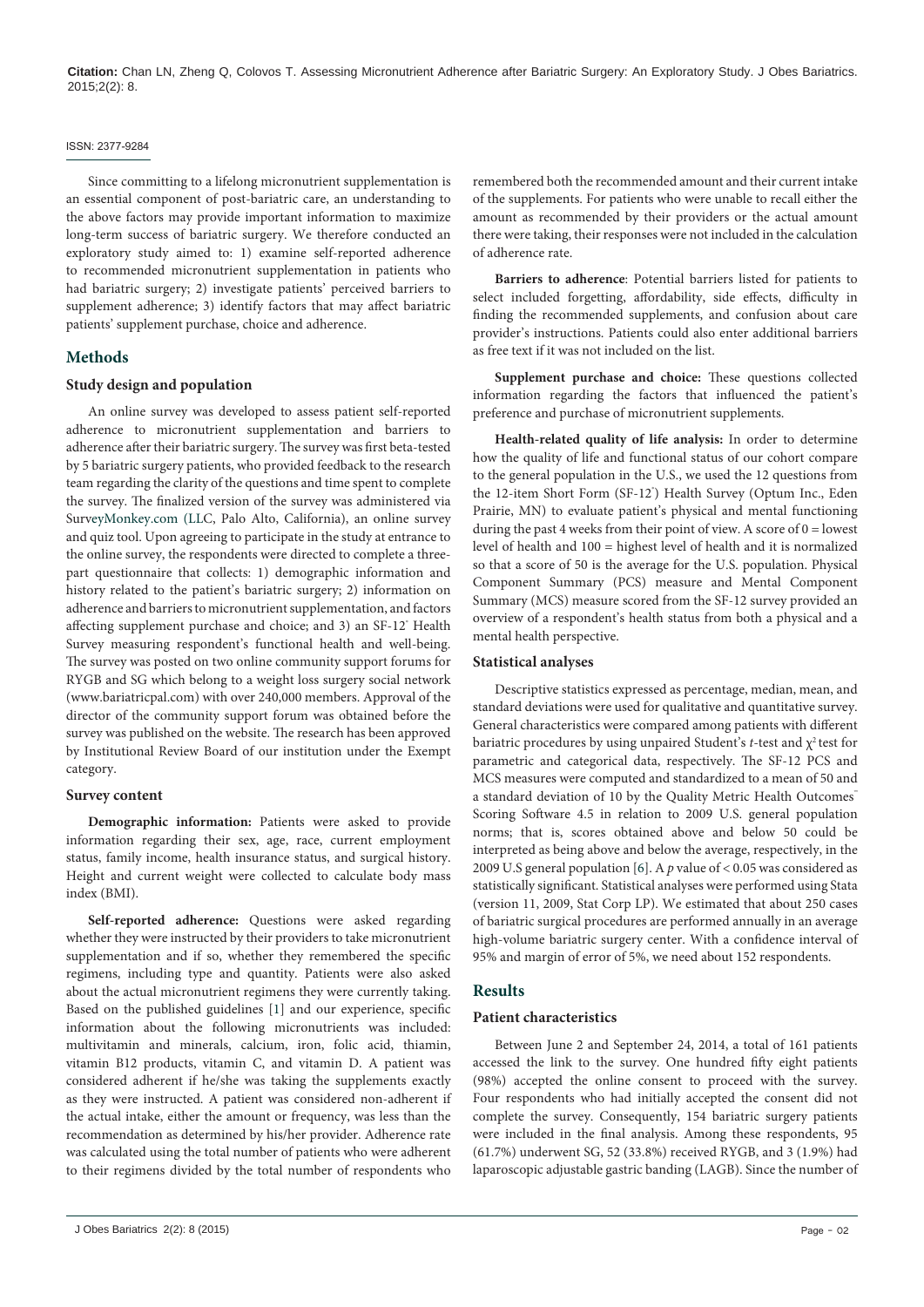#### ISSN: 2377-9284

patients with LAGB is very small, their results were not included in the final analysis. Additionally, 4 patients did not specify the type of the surgery they had and their responses therefore were also excluded in the final analysis, which included 147 respondents.

The demographic and clinical characteristics of the patients were summarized in [Table 1](#page-2-0). The majority of the patients were female (90.5%), Caucasian (82%), between 30 to 59 years of age (87%)

with a mean current postoperative BMI of  $35.3 \pm 7.4$  kg/m<sup>2</sup>. They were predominantly (72%) employed at the time of the survey and (80%) had private health insurance. The median range of annual household income was \$75,000 to \$99,999. Eighty-five percent of the respondents had their surgery within the last twelve months. The average SF-12 PCS score was 51.2±10.1, and the average MCS score was 52.4±8.0. The results suggest that the well-being of our cohort is

<span id="page-2-0"></span>**Table 1**: Characteristics of bariatric surgery patients who have completed the survey.

| Characteristic                             | Total (n=147)            | <b>RYGB</b><br>$(n=52)$ | SG<br>$(n=95)$ | P value <sup>e</sup> |
|--------------------------------------------|--------------------------|-------------------------|----------------|----------------------|
| Age, y, n (%)                              |                          |                         |                | 0.97                 |
| 21-29                                      | 8(5.4)                   | 2(3.8)                  | 6(6.3)         |                      |
| 30-39                                      | 37 (25.2)                | 13(25.0)                | 24 (25.3)      |                      |
| 40-49                                      | 54 (36.7)                | 19 (36.5)               | 35(36.8)       |                      |
| 50-59                                      | 37 (25.2)                | 14 (26.9)               | 23 (24.2)      |                      |
| $\geq 60$                                  | 11(7.5)                  | 4(7.7)                  | 7(7.4)         |                      |
| Sex, n (%)                                 |                          |                         |                | 0.58                 |
| Female                                     | 133 (90.5)               | 48 (92.3)               | 85 (89.5)      |                      |
| Male                                       | 14(9.5)                  | 4(7.7)                  | 10(10.5)       |                      |
| Current BMI, kg/m <sup>2</sup> , mean + SD | $35.3(7.4)$ <sup>a</sup> | $35.1(7.3)^{b}$         | 35.5(7.4)      | 0.75                 |
| Race, n (%) <sup>b</sup>                   |                          |                         |                |                      |
| Caucasian                                  | 121 (82.3)               | 39 (75.0)               | 82 (86.3)      | 0.76                 |
| Latino/Hispanic                            | 11(7.5)                  | 5(9.6)                  | 6(6.3)         |                      |
| African-American                           | 9(6.1)                   | 4(7.7)                  | 5(5.3)         |                      |
| Asian/Pacific islander                     | 3(2.0)                   | 2(3.8)                  | 1(1.1)         |                      |
| Native American/American Indian            | 2(1.4)                   | 1(2.0)                  | 1(1.1)         |                      |
| Other                                      | 1(0.7)                   | $\,0\,$                 | 1(1.1)         |                      |
| Prefer not to respond                      | 3(2.0)                   | 1(2.0)                  | 2(2.1)         |                      |
| Employment status, n (%)                   |                          |                         |                | 0.80                 |
| Unemployed                                 | 24 (16.3)                | 7(13.5)                 | 17 (17.9)      |                      |
| Employed                                   | 106 (72.1)               | 38 (73.1)               | 68 (71.6)      |                      |
| Retired                                    | 16 (10.9)                | 6(11.5)                 | 10(10.5)       |                      |
| Household Annual Income, n (%)             |                          |                         |                | 0.61                 |
| Less than \$20,000                         | 9(6.1)                   | 4(7.7)                  | 5(5.3)         |                      |
| \$20,000 to \$34,999                       | 14(9.5)                  | 6(11.5)                 | 8(8.4)         |                      |
| \$35,000 to \$49,999                       | 11(7.5)                  | 5(9.6)                  | 6(6.3)         |                      |
| \$50,000 to \$74,999                       | 30(20.4)                 | 7(13.5)                 | 23 (24.2)      |                      |
| \$75,000 to \$99,999                       | 33 (22.4)                | 10(19.2)                | 23 (24.2)      |                      |
| \$100,000 to \$149,999                     | 32(21.8)                 | 12(23.1)                | 20(21.1)       |                      |
| \$150,000 or more                          | 17 (11.6)                | 8(15.4)                 | 9(9.5)         |                      |
| Health Insurance, n (%)                    |                          |                         |                | 0.31                 |
| Medicare                                   | 12(8.2)                  | 4(7.7)                  | 8(8.4)         |                      |
| Medicaid                                   | 3(2.0)                   | 2(3.8)                  | 1(1.1)         |                      |
| Other government insurance                 | 10(6.8)                  | 6(11.5)                 | 4(4.2)         |                      |
| Private insurance                          | 117 (79.6)               | 38 (73.1)               | 79 (83.1)      |                      |
| None/Private pay                           | 4(2.7)                   | 2(3.8)                  | 2(2.1)         |                      |
| Time of bariatric surgery, n (%)           |                          |                         |                | 0.047                |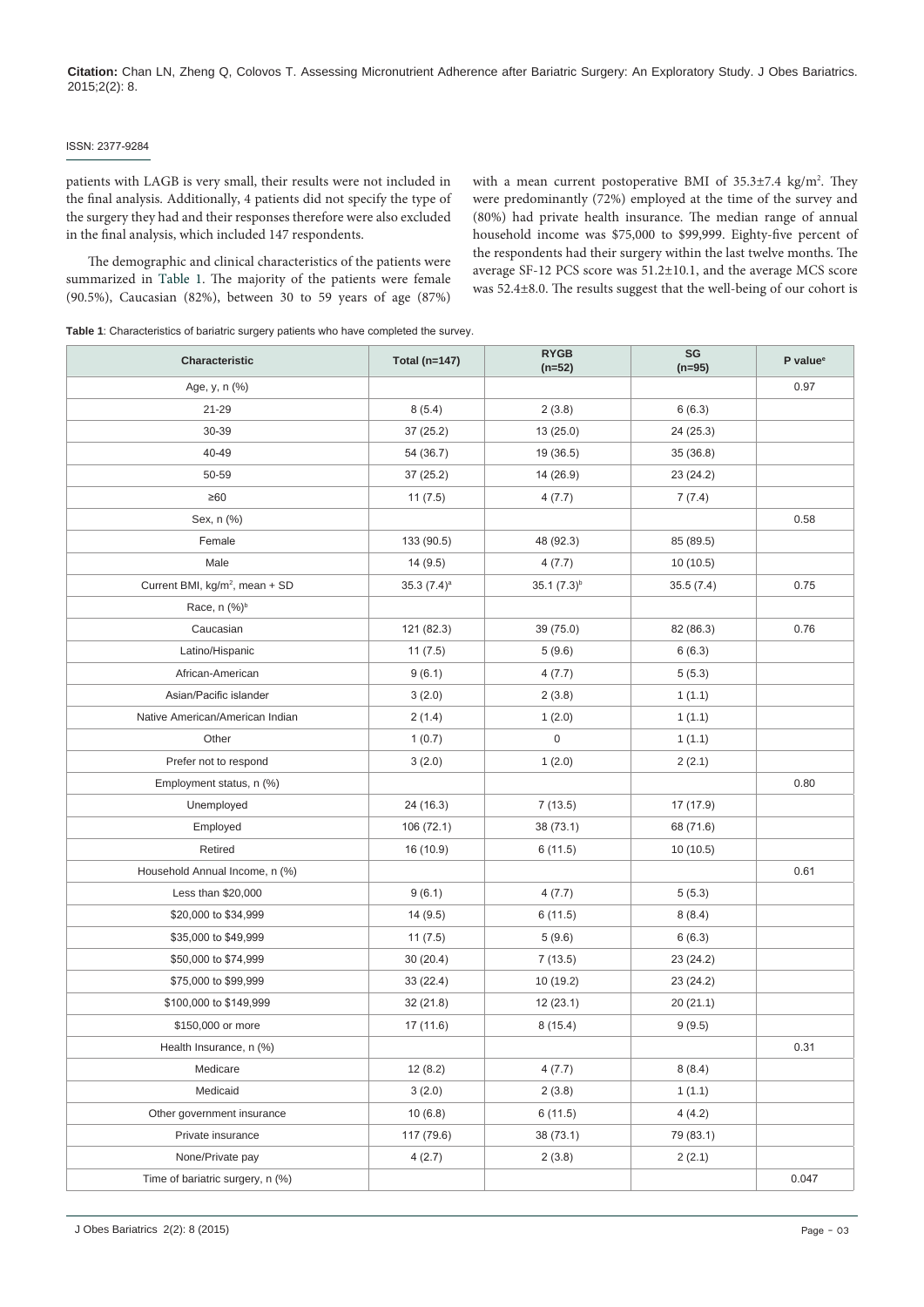#### ISSN: 2377-9284

| 41 (78.8)<br>85 (89.5)          |
|---------------------------------|
| 4(4.2)                          |
| 5(5.3)                          |
| 1(1.0)                          |
| 0                               |
| 46 (88.5)<br>0.85<br>85 (89.5)  |
| 0.93                            |
| 44 (95.7)<br>81 (95.3)          |
| 4(4.7)                          |
|                                 |
| 0.37<br>50.1(11.5)<br>51.8(9.3) |
| 53.3(8.0)<br>0.39<br>52.0(8.1)  |
|                                 |

BMI: Body Mass Index; RYGB: Roux-en-Y Gastric Bypass; SG: Sleeve Gastrectomy

Sample sizes for characteristics vary due to missing responses and reflect numbers of respondents with available data.

a One missing response in the RYGB group: total n=146; RYGB n=51; SG n=95.

b Available responses: total n=145; RYGB n=51; SG n=94. 5 respondents selected two race categories and were counted twice.

°Percentage (%) calculated as N divided by the total number of respondents of each surgery type.<br>ºAvailable responses: total n=128: RYGB n=45: SG n=83.

Available responses: total n=128; RYGB n=45; SG n=83.

e *P* values compare the two surgery groups and were obtained by unpaired t-test for parametric variables and Chi square test for categorical variables.

similar to average Americans. There were no significant differences among surgery groups in characteristics of respondents, except for race  $(p = 0.047)$ .

#### **Postoperative micronutrient supplementation and adherence**

Of the 131 the patients responded that they had been advised to take vitamins and minerals postoperatively by their bariatric team, 125 (95.4%) indicated that they remembered the specific micronutrient regimens as recommended by their care providers ([Table 1](#page-2-0)). The mean self-reported adherence ranged between 68.4% and 100% for various micronutrients. Folic acid has the highest adherence rate (100%), followed by vitamin D (96.4%), vitamin C (93.3%) and vitamin B12 (91.3%). Calcium and iron supplements had the lowest overall adherence rate (75.9% and 81.6%, respectively) [\(Table 2\)](#page-4-0). The median and average daily doses of various supplements taken by the patients were summarized in [Table 3](#page-4-1).

#### **Barriers to adherence**

Forty-eight percent of the patients identified at least one barrier for adhering to the micronutrient regimens as recommended by their providers. [Table 4](#page-4-2) summarized the reported barriers experienced by the 132 patients who answered this question. Forgetting the dose, side effects, and unpleasant taste were the top three barriers stated by the patients.

#### **Supplement purchase and choice**

In-person purchases at the local pharmacy, drugstore, nutritional supplement store, or convenience store represented the primary venues where the patients purchased their micronutrient supplements ([Table 5\)](#page-5-0). Interestingly, the most important factor in affecting their purchase was supplements with a "bariatric brand" or bariatric labeling (24.4%), followed by the ingredients or products suggested by providers (22.9%) and costs (21.4%).

#### **Discussion**

Lifelong micronutrient supplementation is a crucial component of post-bariatric surgery care in order to achieve long-term success. This study offers unique insight into bariatric patients' perspectives on postoperative nutritional care, including barriers to adherence, and factors affecting the choices of micronutrient products. Our results showed that the recommendations on micronutrient supplementation provided by care providers to bariatric patients varied greatly. This finding is similar to results from two recently published studies [[7](#page-6-5)[,8\]](#page-6-6). Importantly, over half of the patients in our study did not adhere to the calcium, vitamin  $D$  and vitamin  $B_{12}$  regimens as recommended by the current guidelines [[1](#page-6-0)].

Overall, the mean adherence rate for various micronutrient supplementations is comparable to that observed in the study with adolescent bariatric surgery patients by Modi et al. [[5](#page-6-3)]. Similar to Modi's study as well as other investigations assessing medication adherence, we suspect this rate would further decrease over time [[5](#page-6-3)[,9-](#page-6-7)[13](#page-6-8)]. This is concerning since the majority of the patients in this study had surgery within the past 12 months. It is very likely that the adherence rate for patients who had surgery for over 5 years postoperatively is much lower. This speculation is supported by the results from the study by Agaba et al. [\[8\]](#page-6-6). In a telephone survey in bariatric surgery from a single center, the micronutrient adhere rate declined every year with a 5-year adhere rate of 4%. Together with under-supplementation, the risk for having postoperative nutritionalrelated medical complications such as osteoporosis, anemia and neuropathy, is high.

The adherence rate varied among different supplements ranging from 68.4% to 100%. Calcium and iron supplements had the lowest adherence. This is a concerning finding because along with insufficient vitamin D intake, these patients will have further increased risk to develop long-term complications such as chronic anemia and osteoporosis. We suspect that this is related to the costs and side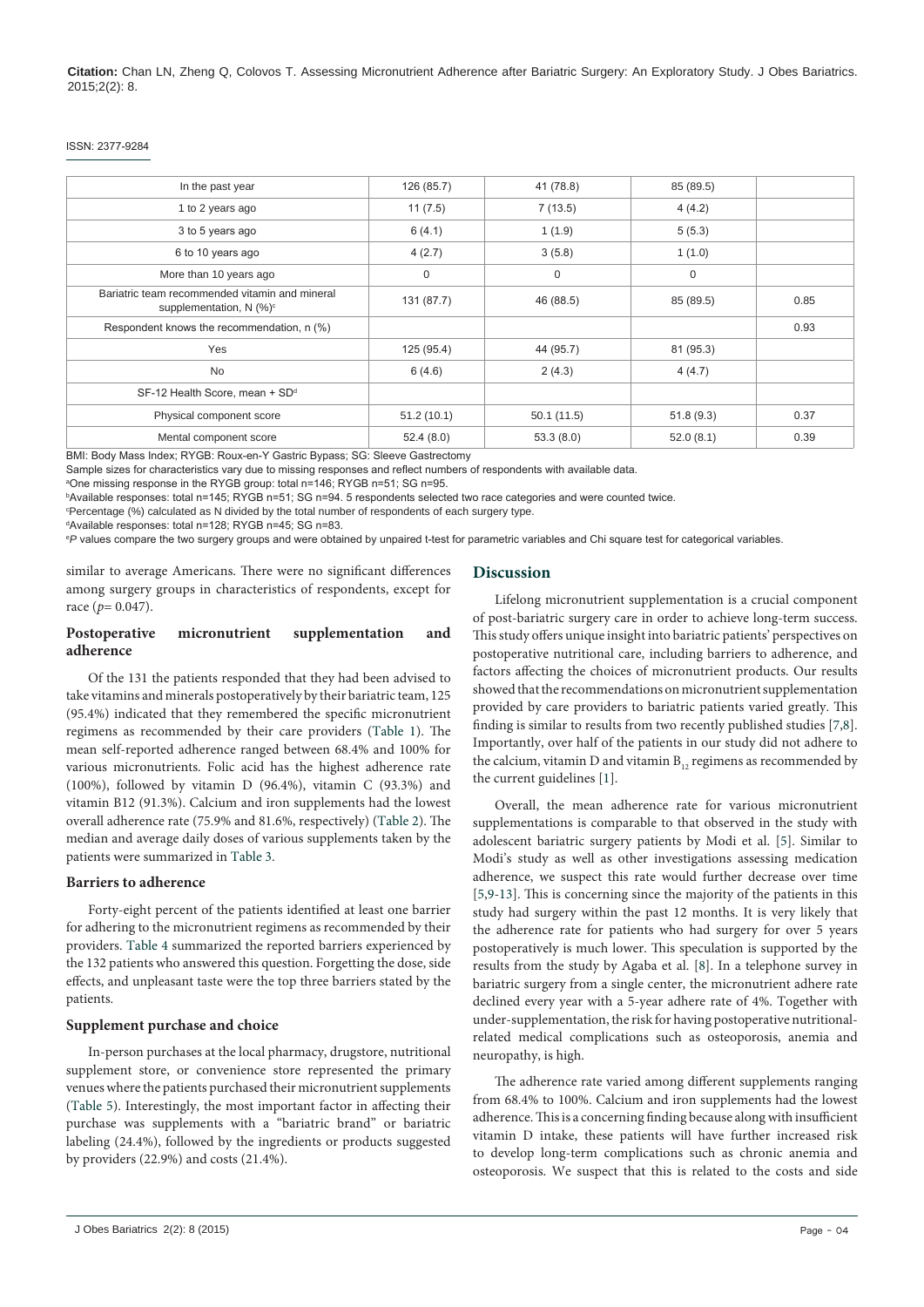#### ISSN: 2377-9284

<span id="page-4-0"></span>

| Table 2: Self-reported adherence rate to micronutrient supplementation. |  |
|-------------------------------------------------------------------------|--|
|-------------------------------------------------------------------------|--|

|                                        | All respondents <sup>a</sup>              | <b>RYGB</b>                               | SG                             |
|----------------------------------------|-------------------------------------------|-------------------------------------------|--------------------------------|
| Supplement Type                        | Adherence rate,<br>$% (n/M)$ <sup>b</sup> | Adherence rate,<br>% $(n/M)$ <sup>b</sup> | Adherence rate,<br>% $(n/M)^b$ |
| Multivitamin + mineral<br>with Iron    | 86.4 (70/81)                              | 87.1 (27/31)                              | 86.0 (43/50)                   |
| Multivitamin + mineral<br>without iron | 88.9 (24/27)                              | 100 (14/14)                               | 76.9 (10/13)                   |
| Thiamin                                | 84.6 (11/13)                              | 100(5/5)                                  | 75.0 (6/8)                     |
| Folic acid                             | 100(8/8)                                  | 100(4/4)                                  | 100(4/4)                       |
| Iron                                   | 81.6 (31/38)                              | 94.7 (18/19)                              | 68.4 (13/19)                   |
| Vitamin C                              | 93.3 (14/15)                              | 100(7/7)                                  | 87.5 (7/8)                     |
| Calcium                                | 75.9 (60/79)                              | 77.4 (24/31)                              | 75.0 (36/48)                   |
| Vitamin D                              | 96.4 (54/56)                              | 91.7 (22/24)                              | 100 (32/32)                    |
| Vitamin $B_{12}$                       | 91.3 (63/69)                              | 92.6 (25/27)                              | 90.5 (38/42)                   |

RYGB: Roux-en-Y Gastric Bypass; SG: Sleeve Gastrectomy

a Only included results from those who could specifically report the regimens recommended by care providers as well as the actual amount and frequency they were taking.

b *N* is the total number of respondents who were advised to take a micronutrient supplement and able to report both the recommendation and their actual consumption of the supplement. n is the number of respondents adherent to their supplement recommendation, defined as those who are taking the supplement exactly the as they were instructed or more than the recommended dose. Adherence rate was calculated by (n/N) x 100%.

<span id="page-4-1"></span>**Table 3**: Average and median dose of individual micronutrient supplements other than multivitamin and minerals taken by patients after bariatric surgery.

| <b>Supplement type</b><br>(dose per day*) | All patients |                  | <b>RYGB</b> |    | SG    |        |    |                   |        |
|-------------------------------------------|--------------|------------------|-------------|----|-------|--------|----|-------------------|--------|
|                                           | n            | mean             | median      | n. | mean  | median | n  | mean              | median |
| Vitamin C, mg/d                           | 12           | $2325^{\circ}$   | 750         | 6  | 650   | 500    | 6  | 4000 <sup>a</sup> | 1000   |
| Calcium, mg/d                             | 61           | 1198             | 1000        | 28 | 1204  | 1000   | 33 | 1194              | 1200   |
| Vitamin D, IU/d                           | 49           | 2911b+c          | 2000        | 21 | 2574b | 2000   | 28 | 3163°             | 2000   |
| Vitamin $B_{12}$                          |              |                  |             |    |       |        |    |                   |        |
| mcg/d                                     | 70           | 782 <sup>d</sup> | 500         | 26 | 747   | 750    | 44 | 802 <sup>d</sup>  | 500    |
| mcg shot/month                            | 2            | 1500             |             |    |       |        | 2  | 1500              |        |

LAGB: Laparoscopic Adjustable Gastric Banding; NA: Not Available; RYGB: Roux-en-Y Gastric Bypass; SG: Sleeve Gastrectomy; IU: International Units ª1 respondent was taking 200% RDA for vitamin C = 75 mg/day x 2 for adult female; one was taking 10,000 mg twice a day, as an outlier.

b 1 respondent was taking 50 IU/day vitamin D, one was taking 10,000 IU/day.

<sup>c</sup>3 respondents were taking 50,000 IU/week vitamin D, one was taking 10,000 IU/day.

d Includes oral and nasal spray, (1 spray = 500 mcg cyanocobalamin). 2 respondents were taking 5,000 mcg/day orally.

\*Current recommended intake: calcium citrate 1200-1500 mg/day; Vitamin D 3,000 IU/day; Vitamin B12 as needed for normal range.

<span id="page-4-2"></span>**Table 4:** Barriers to adherence to micronutrient supplementations as identified by the respondents (n=137)

|                                                  | $\mathsf{N}$   | $\%$ |
|--------------------------------------------------|----------------|------|
| Difficult to take recommended supplements, N=132 |                |      |
| <b>No</b>                                        | 69             | 52.3 |
| Yes                                              | 63             | 47.7 |
| Barriers:                                        |                |      |
| Forgetting                                       | 26             | 41.3 |
| Side effects                                     | 13             | 20.6 |
| Too expensive                                    | $\overline{4}$ | 6.3  |
| Difficult to find the recommended supplements    | 2              | 3.2  |
| Confused by care provider's instructions         |                | 1.6  |
| Other <sup>a</sup> :                             | 17             | 27.0 |
| Unpleasant taste/flavor                          | 6              | 9.5  |
| Chewing/swallowing difficulty                    | 4              | 6.3  |
| Supplement timing issue                          | 3              | 4.8  |
| Large dose                                       | 3              | 4.8  |

a Other barriers entered as free-text by more than one respondent.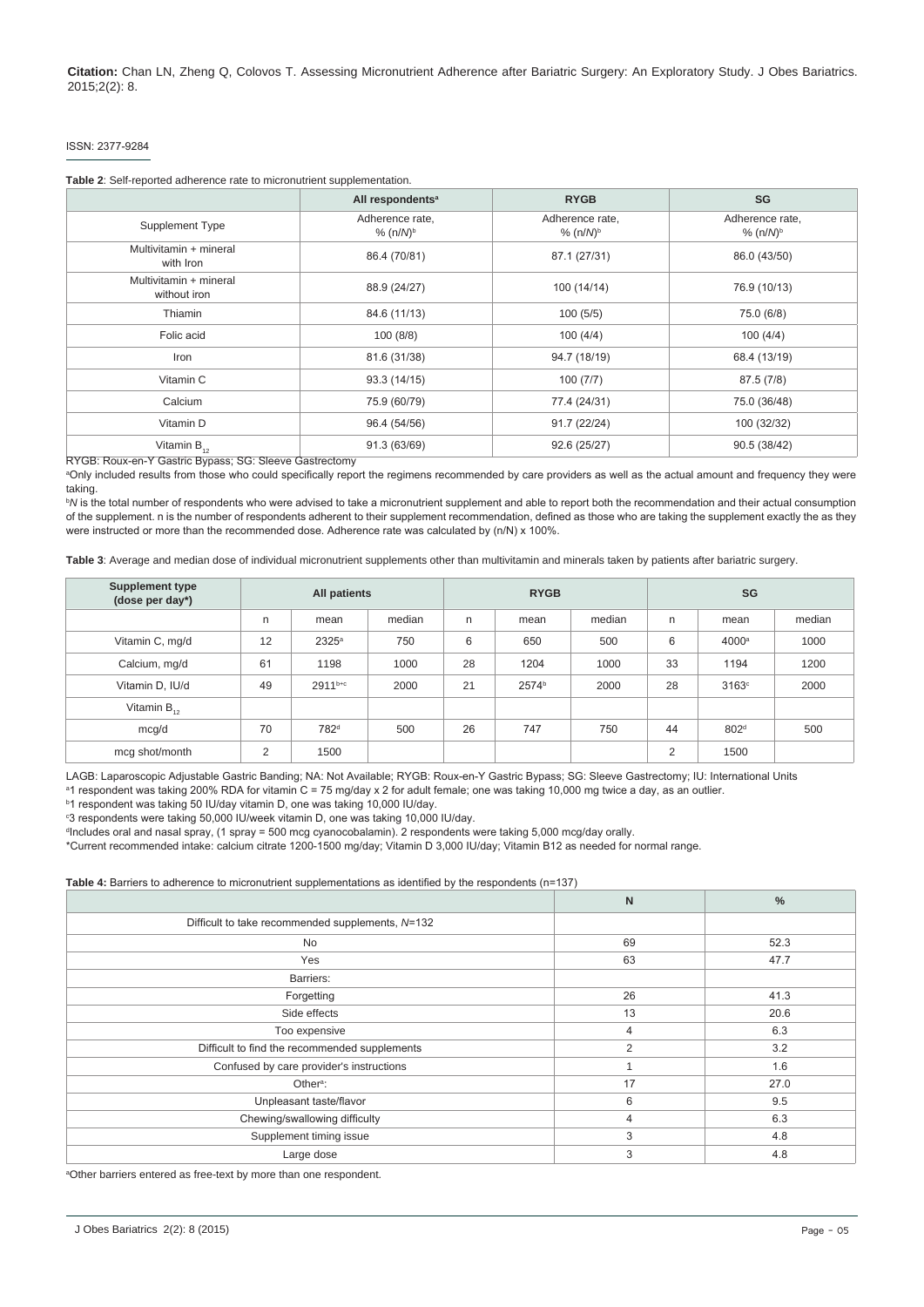#### ISSN: 2377-9284

<span id="page-5-0"></span>

|                                                       | $\mathbf n$    | $\frac{0}{0}$ |
|-------------------------------------------------------|----------------|---------------|
| Ways to purchase supplements, N=131                   |                |               |
| Purchased as OTC supplements <sup>a</sup>             | 71             | 54.2          |
| Purchased through the internet                        | 49             | 37.4          |
| Purchased as prescription items                       | 6              | 4.6           |
| Purchased from my physician                           | 3              | 2.3           |
| Variety of methods                                    | 2              | 1.5           |
| Factors influencing supplement choices,<br>$N = 1.31$ |                |               |
| Bariatric-branded supplements                         | 32             | 24.4          |
| Products as recommended by care provider              | 30             | 22.9          |
| Costs                                                 | 28             | 21.4          |
| Availability                                          | 12             | 9.2           |
| Recommended by support groups                         | 5              | 3.8           |
| Other <sup>b</sup>                                    | 24             | 18.3          |
| Vitamin/mineral composition of supplements            | $\overline{7}$ | 5.3           |
| Supplement forms                                      | $\overline{7}$ | 5.3           |
| Pill size/easy to swallow                             | 5              | 3.8           |
| Organic/whole food based/other ingredients            | 4              | 3.1           |
| Flavor                                                | 3              | 2.3           |
| Personal research                                     | $\overline{2}$ | 1.5           |
| <b>Brand reputation</b>                               | $\overline{2}$ | 1.5           |

OTC: Over-The-Counter

Sample sizes *(N*) reflect numbers of patients responded to the specific questions.

a Includes pharmacy, drug store, nutritional supplement store, and convenience

store.<br><sup>b</sup>Other factors entered as free-text by more than one respondent

effect profile of these two minerals. For calcium supplements, most respondents reported taking calcium citrate, which is much more expensive than calcium carbonate. The preference for citrate is also likely associated with the impression that calcium citrate is better absorbed than calcium carbonate. However, clinical studies have not consistently demonstrated that calcium carbonate is inferior to calcium citrate with regard to oral bioavailability and long-term outcomes [[14](#page-6-9)-[22](#page-7-0)]. In a randomized, double-blind, crossover trial aimed to compare the absorption kinetics between calcium citrate and calcium carbonate (both provided 500 mg of elemental calcium with 125 international units of vitamin D) in 18 patients with RYGB approximately 2 years prior (range 11 - 35 months), calcium citrate appeared to result in a statistically significantly higher serum calcium exposure within 6 hours of dose administration compared with calcium carbonate (6-hour area under the concentration-time curve [AUC] was 55±2 vs 54±2 mg/dL•h; *p*=0.02) [\[23\]](#page-7-1). Nevertheless, the difference was very small and its clinical significance is doubtful. More importantly, despite a higher average AUC among the entire study cohorts, 9 of the 18 subjects actually achieved higher serum calcium AUC with the carbonate treatment arm [\[23\]](#page-7-1). This suggests that the oral bioavailability between the two calcium salt forms is highly patient-dependent. How the product is formulated may have a more important effect on bioavailability than the salt form alone [[24](#page-7-2)].

Additionally, calcium carbonate is available as chewable tablets and provides twice the amount of elemental calcium than calcium citrate on a per gram basis (40% vs 21%, respectively) [[25\]](#page-7-3). Since a number of the patients in our study also reported having swallowing difficulty with calcium supplements because of the large doses (e.g. 4 calcium citrate tablets a day) and large tablet size, using calcium carbonate may improve adherence for some patients by decreasing costs and pill burden.

Our results showed that 21% of the patients stated side effect as a barrier to adherence ([Table 4\)](#page-4-2). Gastrointestinal (GI) side effects, such as nausea, constipation and dyspepsia, are well-documented with oral iron therapy. Research on iron supplementation tolerability and adherence has been primarily conducted in pregnant or postpartum women, in which adherence rates for iron have been found to be between 60-70% due to the side effects [[26,](#page-7-4)[27](#page-7-5)]. Ferrous sulfate is commonly used as the oral iron preparation because of its high elemental iron content (33%), documented efficacy, low cost, and availability without a prescription [\[1](#page-6-0)[,28](#page-7-6)[,29\]](#page-7-7). A common practice is to use ferrous sulfate 300 to 325 mg (providing approximately 65 mg of elemental iron) daily to three times a day to prevent or treat anemia. In this survey, we did not ask the patients to report the salt form of iron supplement they took; however, the reported frequency for iron supplement ranged from 1 to 4 tablets daily. This suggests that the majority of our patients were taking a regimen comparable to those in common practice. A dose-dependent effect of the amount of elemental iron on the GI tract has been described by Ekstrom et al. in which the incidence of GI side effects of 50 mg vs. 120 mg of elemental iron was 12% and 20%, respectively [\[30](#page-7-8)]. Souza et al. also demonstrated a dose-related side effect profile for ferrous sulfate (60 mg once weekly vs. twice weekly vs. daily) [\[25\]](#page-7-3). If iron supplement is taken in addition to an iron containing multivitamin formulation, as over 50% of the patients in this study did, the likelihood of experiencing GI side effects becomes even higher which further increases the risk of non-adherence. Since the GI side effects are proportionate to the amount of elemental iron present in the GI tract lumen, and higher doses of iron are not necessarily associated with quicker and better clinical response and are poorly tolerated, reducing the dose of elemental iron may reduce the incidence and severity of GI side effects and improve adherence [[31](#page-7-9)]. Options to improve adherence of iron supplementation may include increasing the daily frequency of supplementation rather than the dose, using heme-based iron products or other iron polymers which appear to have fewer GI side effects, and considering parenteral iron therapy in carefully selected patients.

Cost is another identified barrier to supplement adherence. The costs for micronutrient supplements are usually not covered by patient's insurance. Since the majority of our study patients purchased their supplements from their neighborhood grocery stores and pharmacies, we estimate that the average monthly out-ofpocket cost is between \$15 and \$25. This amount translates to \$200 to \$300 a year for vitamin and mineral supplements alone. Our results suggest that the most influential factor in determining the choice of products is having a bariatric branding on the products, which are more expensive than the generic supplements. So, the actual annual expenditure on micronutrient products may be over \$500. This can impose a substantial financial burden in the long run, especially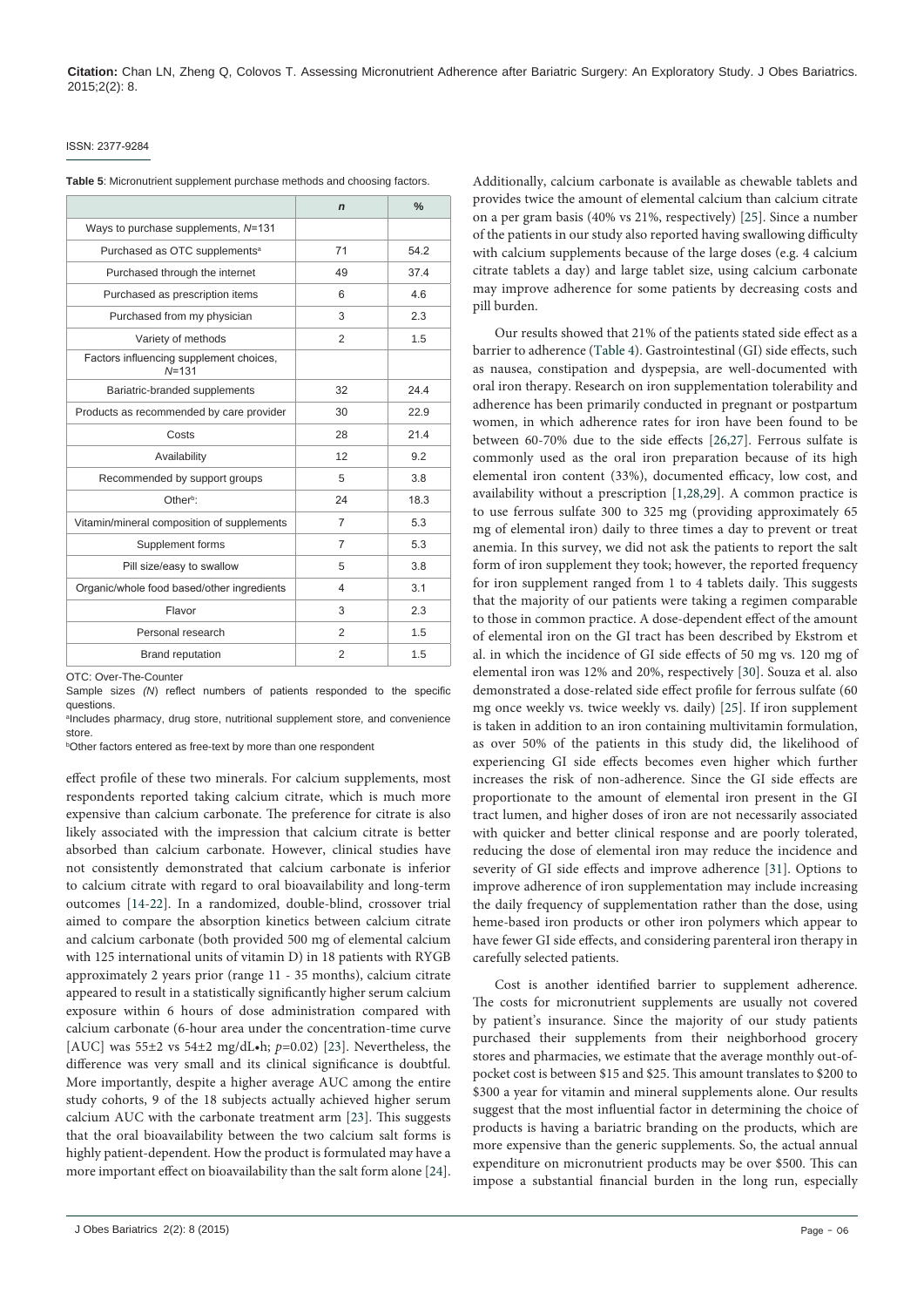#### ISSN: 2377-9284

among patients with lower income or unemployed due to disability or other obesity-related conditions, which further increases the risk of decreased adherence over time.

The finding that the bariatric-branded products are preferred by our respondents over the recommendation by their healthcare providers is of additional interest. Although these specialty products generally include fixed combinations of essential micronutrients to prevent clinical deficiency, the actual amount needed by a patient should be individualized based on factors such as diet, climate, physical findings and symptoms, drug-nutrient interactions, and laboratory results. Therefore, this may reflect a market success for specific manufacturers and may not have a direct positive impact on clinical outcomes. Furthermore, it raises the concern whether a communication gap or distrust may have existed between bariatric patients and their care providers regarding micronutrient management. Future studies should be directed towards assessing the communication and trust between patients and care providers.

There are several limitations to this study. Adherence to supplements was self-reported by patients through an online survey. The actual adherence rate therefore could be lower. The study patients were recruited through online community support groups for individuals undergoing bariatric surgeries, and thus the pool of respondents is limited to those who had the ability to use the internet and those being inherently motivated to manage their own health. The results from the SF-12 also suggested that the respondents' health is similar to that of the general U.S. population. Together with the high current employment rate and above median household income, a lower adherence rate is likely in the general bariatric patient population, especially amongst those with lower household income or Medicaid recipients. But since this study is of exploratory nature, we are using the findings to help design future investigations aimed to address more focused areas to increase micronutrient supplement adherence and maximize long-term safety of bariatric surgery as well as patient with other GI tract surgeries. Additionally, future studies should include bariatric patients who are at higher risk of nonadherence to postoperative micronutrient regimens, as well as those with higher risks for developing nutritional complications.

#### **Conclusion**

The short-term adherence rate for micronutrient supplementation varies among patients with recent bariatric surgery. Calcium and iron supplements are associated with the lowest adherence rate. The adherence rate is likely much lower over time, among patients with lower household incomes, and with worse chronic health. The major barriers affecting adherence include, forgetting, side effects, costs, and palatability of the products. Neighborhood retails store and internet were the primary venues where micronutrients were purchased. Successful marketing and branding of products by the manufacturers appeared to have a stronger influence on patient's decision on product selection than the recommendations by their care providers.

#### **References**

<span id="page-6-0"></span>1. Mech[anick JI, Youdim A, Jones DB, Garvey WT, Hurley DL, et al. \(2013\)](http://www.ncbi.nlm.nih.gov/pubmed/23529351)  [Clinical practice guidelines for the perioperative nutritional, metabolic,](http://www.ncbi.nlm.nih.gov/pubmed/23529351)  [and nonsurgical support of the bariatric surgery patient--2013 update:](http://www.ncbi.nlm.nih.gov/pubmed/23529351)  [cosponsored by American Association of Clinical Endocrinologists, the](http://www.ncbi.nlm.nih.gov/pubmed/23529351)  [Obesity Society, and American Society for Metabolic & Bariatric Surgery.](http://www.ncbi.nlm.nih.gov/pubmed/23529351)  [Endocr Pract 19: 337-372.](http://www.ncbi.nlm.nih.gov/pubmed/23529351)

- <span id="page-6-1"></span>2. [Sai](http://www.ncbi.nlm.nih.gov/pubmed/23529351)f [T, Strain GW, Dakin G, Gagner M, Costa R, et al. \(2012\) Evaluation of](http://www.ncbi.nlm.nih.gov/pubmed/22398110)  [nutrient status after laparoscopic sleeve gastrectomy 1, 3, and 5 years after](http://www.ncbi.nlm.nih.gov/pubmed/22398110)  [surgery. Surg Obes Relat Dis 8: 542-547.](http://www.ncbi.nlm.nih.gov/pubmed/22398110)
- 3. [Me](http://www.ncbi.nlm.nih.gov/pubmed/22398110)rc[achita T, Santos Z, Limão J, Carolino E, Mendes L \(2014\) Anthropometric](http://www.ncbi.nlm.nih.gov/pubmed/23955522)  [evaluation and micronutrients intake in patients submitted to laparoscopic](http://www.ncbi.nlm.nih.gov/pubmed/23955522)  [Roux-en-Y gastric bypass with a postoperative period of ≥ 1 year. Obes Surg](http://www.ncbi.nlm.nih.gov/pubmed/23955522)  [24: 102-108.](http://www.ncbi.nlm.nih.gov/pubmed/23955522)
- <span id="page-6-2"></span>4. [Gu](http://www.ncbi.nlm.nih.gov/pubmed/23955522)dzune KA, Huizinga MM, Chang HY, Asamoah V, Gadgil M, et al. (2013) Screening and diagnosis of micronutrient deficiencies before and after bariatric surgery. Obes Surg 23: 1581-1589.
- <span id="page-6-3"></span>5. Modi [AC, Zeller MH, Xanthakos SA, Jenkins TM, Inge TH \(2013\) Adherence](http://www.ncbi.nlm.nih.gov/pubmed/23404956)  [to vitamin supplementation following adolescent bariatric surgery. Obesity](http://www.ncbi.nlm.nih.gov/pubmed/23404956)  [\(Silver Spring\) 21: E190-E195.](http://www.ncbi.nlm.nih.gov/pubmed/23404956)
- <span id="page-6-4"></span>6. [Maruish ME, Kosinski M \(2009\) A guide to the development of certified](https://books.google.co.in/books/about/A_Guide_to_the_Development_of_Certified.html?id=EVBXPgAACAAJ&redir_esc=y)  [short form survey interpretation and reporting capabilities. Certified Scoring](https://books.google.co.in/books/about/A_Guide_to_the_Development_of_Certified.html?id=EVBXPgAACAAJ&redir_esc=y)  [Guides, Quality Metric, Incorporated.](https://books.google.co.in/books/about/A_Guide_to_the_Development_of_Certified.html?id=EVBXPgAACAAJ&redir_esc=y)
- <span id="page-6-5"></span>7. Duns[tan MJ, Molena EJ, Ratnasingham K, Kamocka A, Smith NC, et al.](http://www.ncbi.nlm.nih.gov/pubmed/25403775)  [\(2015\) Variations in oral vitamin and mineral supplementation following](http://www.ncbi.nlm.nih.gov/pubmed/25403775)  [bariatric gastric bypass surgery: a national survey. Obes Surg 25: 648-655.](http://www.ncbi.nlm.nih.gov/pubmed/25403775)
- <span id="page-6-6"></span>8. [Aga](http://www.ncbi.nlm.nih.gov/pubmed/25403775)[ba EA, Smith K, Normatov I, Singh A, Change S, et al. \(2015\) Post-gastric](http://www.avensonline.org/wp-content/uploads/JOAB-2377-9284-02-0012.pdf)  [bypass vitamin therapy: how compliant are your patients and who is doing the](http://www.avensonline.org/wp-content/uploads/JOAB-2377-9284-02-0012.pdf)  [monitoring? J Obes Bariatrics 2: 1-5.](http://www.avensonline.org/wp-content/uploads/JOAB-2377-9284-02-0012.pdf)
- <span id="page-6-7"></span>9. [Couz](http://www.avensonline.org/wp-content/uploads/JOAB-2377-9284-02-0012.pdf)[i L, Moulin B, Morin MP, Albano L, Godin M, et al. \(2013\) Factors](http://www.ncbi.nlm.nih.gov/pubmed/23149477)  [predictive of medication nonadherence after renal transplantation: a French](http://www.ncbi.nlm.nih.gov/pubmed/23149477)  [observational study. Transplantation 95: 326-332.](http://www.ncbi.nlm.nih.gov/pubmed/23149477)
- [10.](http://www.ncbi.nlm.nih.gov/pubmed/23149477) Jong[en PJ, Hengstman G, Hupperts R, Schrijver H, Gilhuis J, et al. \(2011\)](http://www.ncbi.nlm.nih.gov/pubmed/21450086)  [Drug adherence and multidisciplinary care in patients with multiple sclerosis:](http://www.ncbi.nlm.nih.gov/pubmed/21450086)  [protocol of a prospective, web-based, patient-centred, nation-wide, Dutch](http://www.ncbi.nlm.nih.gov/pubmed/21450086)  [cohort study in glatiramer acetate treated patients \(CAIR study\). BMC Neurol](http://www.ncbi.nlm.nih.gov/pubmed/21450086)  [11: 40.](http://www.ncbi.nlm.nih.gov/pubmed/21450086)
- [11.](http://www.ncbi.nlm.nih.gov/pubmed/21450086) Liu [X, Gelwicks S, Faries DE, Able SL \(2010\) Initial duloxetine prescription](http://www.ncbi.nlm.nih.gov/pubmed/20706125)  [dose and treatment adherence and persistence in patients with major](http://www.ncbi.nlm.nih.gov/pubmed/20706125)  [depressive disorder. Int Clin Psychopharmacol 25: 315-322.](http://www.ncbi.nlm.nih.gov/pubmed/20706125)
- [12.](http://www.ncbi.nlm.nih.gov/pubmed/20706125) Luca[s GM, Gebo KA, Chaisson RE, Moore RD \(2002\) Longitudinal](http://www.ncbi.nlm.nih.gov/pubmed/11964533)  [assessment of the effects of drug and alcohol abuse on HIV-1 treatment](http://www.ncbi.nlm.nih.gov/pubmed/11964533)  [outcomes in an urban clinic. AIDS 16: 767-774.](http://www.ncbi.nlm.nih.gov/pubmed/11964533)
- <span id="page-6-8"></span>13. [God](http://www.ncbi.nlm.nih.gov/pubmed/11964533)i[n G, Cote J, Naccache H, Lambert LD, Trottier S \(2005\) Prediction of](http://www.ncbi.nlm.nih.gov/pubmed/16036235)  [adherence to antiretroviral therapy: a one-year longitudinal study. AIDS Care](http://www.ncbi.nlm.nih.gov/pubmed/16036235)  [17: 493-504.](http://www.ncbi.nlm.nih.gov/pubmed/16036235)
- <span id="page-6-9"></span>14. [Wan](http://www.ncbi.nlm.nih.gov/pubmed/16036235)g [H, Bua P, Capodice J \(2014\) A comparative study of calcium absorption](http://www.ncbi.nlm.nih.gov/pubmed/24772062)  [following a single serving administration of calcium carbonate powder versus](http://www.ncbi.nlm.nih.gov/pubmed/24772062)  [calcium citrate tablets in healthy premenopausal women. Food Nutr Res 58.](http://www.ncbi.nlm.nih.gov/pubmed/24772062)
- [15.](http://www.ncbi.nlm.nih.gov/pubmed/24772062) Son[g YM, Sheu WH, Lee WJ \(2001\) Acute biochemical variations induced](http://www.ncbi.nlm.nih.gov/pubmed/11274906)  [by calcium citrate and calcium carbonate in Type 2 diabetic patients: impaired](http://www.ncbi.nlm.nih.gov/pubmed/11274906)  [calcium absorption in Type 2 diabetic patients with prolonged gastric emptying](http://www.ncbi.nlm.nih.gov/pubmed/11274906)  [time. J Diabetes Complications 15: 97-102.](http://www.ncbi.nlm.nih.gov/pubmed/11274906)
- [16.](http://www.ncbi.nlm.nih.gov/pubmed/11274906) Hanz[lik RP, Fowler SC, Fisher DH \(2005\) Relative bioavailability of calcium](http://www.ncbi.nlm.nih.gov/pubmed/15734899)  [from calcium formate, calcium citrate, and calcium carbonate. J Pharmacol](http://www.ncbi.nlm.nih.gov/pubmed/15734899)  [Exp Ther 313: 1217-1222.](http://www.ncbi.nlm.nih.gov/pubmed/15734899)
- [17.](http://www.ncbi.nlm.nih.gov/pubmed/15734899) Hel[ler HJ, Poindexter JR, Adams-Huet B \(2002\) Effect of estrogen treatment](http://www.ncbi.nlm.nih.gov/pubmed/12412824)  [and vitamin D status on differing bioavailabilities of calcium carbonate and](http://www.ncbi.nlm.nih.gov/pubmed/12412824)  [calcium citrate. J Clin Pharmacol 42: 1251-1256.](http://www.ncbi.nlm.nih.gov/pubmed/12412824)
- [18.](http://www.ncbi.nlm.nih.gov/pubmed/12412824) Hean[ey RP, Dowell MS, Bierman J, Hale CA, Bendich A \(2001\) Absorbability](http://www.ncbi.nlm.nih.gov/pubmed/11444420)  [and cost effectiveness in calcium supplementation. J Am Coll Nutr 20: 239-](http://www.ncbi.nlm.nih.gov/pubmed/11444420) [246.](http://www.ncbi.nlm.nih.gov/pubmed/11444420)
- [19.](http://www.ncbi.nlm.nih.gov/pubmed/11444420) Hans[en C, Werner E, Erbes HJ, Larrat V, Kaltwasser JP \(1996\) Intestinal](http://www.ncbi.nlm.nih.gov/pubmed/8931033)  [calcium absorption from different calcium preparations: influence of anion](http://www.ncbi.nlm.nih.gov/pubmed/8931033)  [and solubility. Osteoporos Int 6: 386-393.](http://www.ncbi.nlm.nih.gov/pubmed/8931033)
- 20. [Woo](http://www.ncbi.nlm.nih.gov/pubmed/8931033)d [RJ, Serfaty-Lacrosniere C \(1992\) Gastric acidity, atrophic gastritis, and](http://www.ncbi.nlm.nih.gov/pubmed/1570081)